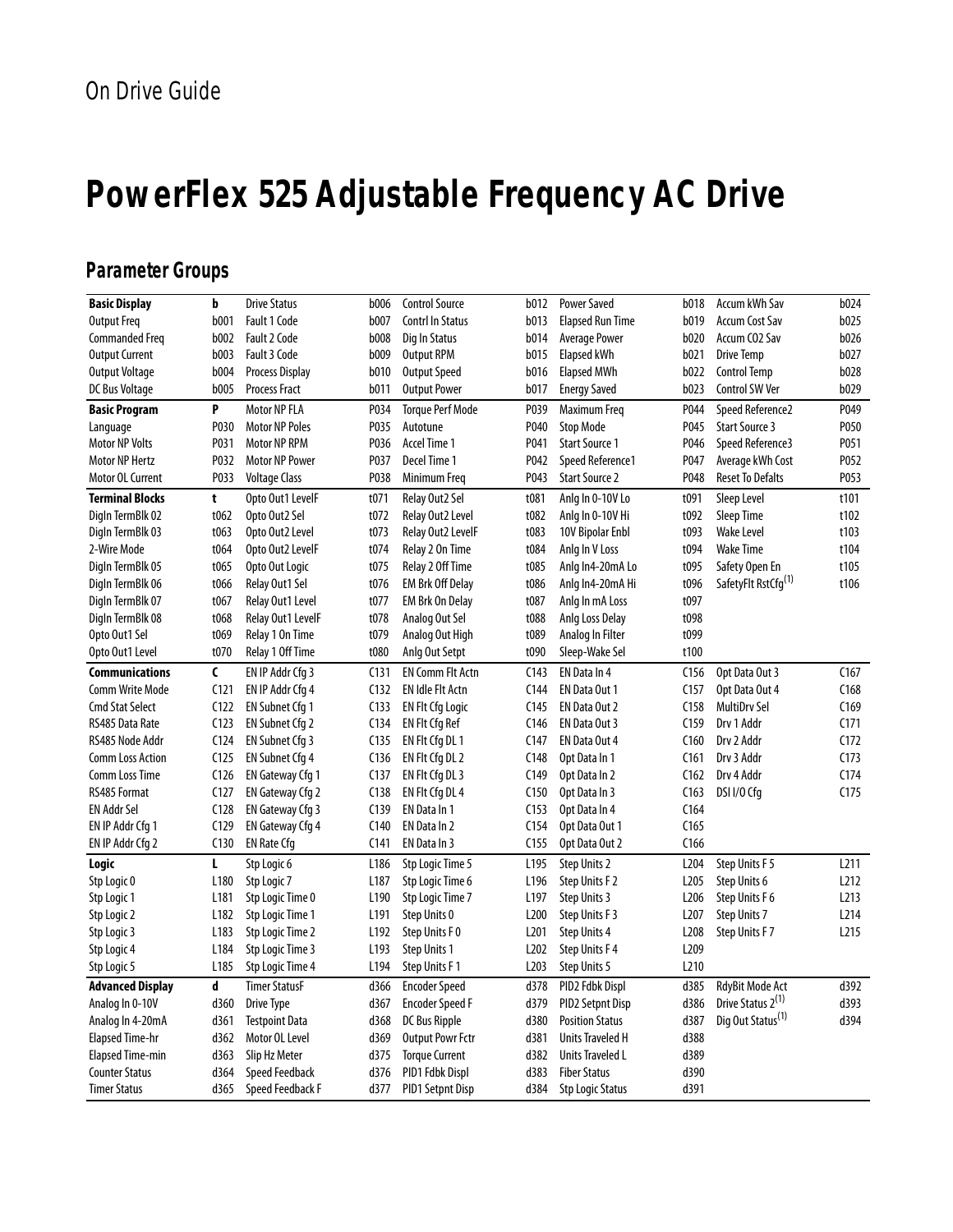| Additional parameters are listed on the previous page. |      |                         |      |                                                                                         |      |                               |      |                                 |      |
|--------------------------------------------------------|------|-------------------------|------|-----------------------------------------------------------------------------------------|------|-------------------------------|------|---------------------------------|------|
| <b>Advanced Program</b>                                | A    | Accel Time 3            | A444 | PID 2 Invert Err                                                                        | A479 | PM HIFI NS Cur <sup>(1)</sup> | A519 | Drv Ambient Sel                 | A554 |
| Preset Freg 0                                          | A410 | Decel Time 3            | A445 | Process Disp Lo                                                                         | A481 | PM Bus Reg Kd <sup>(1)</sup>  | A520 | <b>Reset Meters</b>             | A555 |
| Preset Freg 1                                          | A411 | Accel Time 4            | A446 | Process Disp Hi                                                                         | A482 | Freq 1 Kp                     | A521 | <b>Text Scroll</b>              | A556 |
| Preset Freq 2                                          | A412 | Decel Time 4            | A447 | <b>Testpoint Sel</b>                                                                    | A483 | Freq 1 Ki                     | A522 | Out Phas Loss En                | A557 |
| Preset Freg 3                                          | A413 | <b>Skip Frequency 1</b> | A448 | <b>Current Limit 1</b>                                                                  | A484 | Freq 2 Kp                     | A523 | <b>Positioning Mode</b>         | A558 |
| Preset Freg 4                                          | A414 | Skip Freq Band 1        | A449 | <b>Current Limit 2</b>                                                                  | A485 | Freq 2 Ki                     | A524 | <b>Counts Per Unit</b>          | A559 |
| Preset Freq 5                                          | A415 | <b>Skip Frequency 2</b> | A450 | Shear Pin1 Level                                                                        | A486 | Freq 3 Kp                     | A525 | <b>Enh Control Word</b>         | A560 |
| Preset Freq 6                                          | A416 | Skip Freq Band 2        | A451 | Shear Pin 1 Time                                                                        | A487 | Freq 3 Ki                     | A526 | <b>Home Save</b>                | A561 |
| Preset Freg 7                                          | A417 | Skip Frequency 3        | A452 | <b>Shear Pin2 Level</b>                                                                 | A488 | PM FWKn 1 Kp <sup>(1)</sup>   | A527 | <b>Find Home Freq</b>           | A562 |
| Preset Freg 8                                          | A418 | Skip Freg Band 3        | A453 | Shear Pin 2 Time                                                                        | A489 | PM FWKn 2 Kp <sup>(1)</sup>   | A528 | <b>Find Home Dir</b>            | A563 |
| Preset Freq 9                                          | A419 | Skip Frequency 4        | A454 | <b>Load Loss Level</b>                                                                  | A490 | PM Control Cfg <sup>(1)</sup> | A529 | <b>Encoder Pos Tol</b>          | A564 |
| Preset Freq 10                                         | A420 | Skip Freq Band 4        | A455 | <b>Load Loss Time</b>                                                                   | A491 | <b>Boost Select</b>           | A530 | Pos Reg Filter                  | A565 |
| Preset Freg 11                                         | A421 | PID 1 Trim Hi           | A456 | <b>Stall Fault Time</b>                                                                 | A492 | <b>Start Boost</b>            | A531 | Pos Reg Gain                    | A566 |
| Preset Freg 12                                         | A422 | PID 1 Trim Lo           | A457 | Motor OL Select                                                                         | A493 | <b>Break Voltage</b>          | A532 | Max Traverse                    | A567 |
| Preset Freq 13                                         | A423 | PID 1 Trim Sel          | A458 | Motor OL Ret                                                                            | A494 | <b>Break Frequency</b>        | A533 | <b>Traverse Inc</b>             | A568 |
| Preset Freq 14                                         | A424 | PID 1 Ref Sel           | A459 | Drive OL Mode                                                                           | A495 | Maximum Voltage               | A534 | <b>Traverse Dec</b>             | A569 |
| Preset Freq 15                                         | A425 | PID 1 Fdback Sel        | A460 | <b>IR Voltage Drop</b>                                                                  | A496 | Motor Fdbk Type               | A535 | P Jump                          | A570 |
| Keypad Freq                                            | A426 | PID 1 Prop Gain         | A461 | <b>Flux Current Ref</b>                                                                 | A497 | <b>Encoder PPR</b>            | A536 | <b>Sync Time</b>                | A571 |
| <b>MOP Freq</b>                                        | A427 | PID 1 Integ Time        | A462 | <b>Motor Rr</b>                                                                         | A498 | Pulse In Scale                | A537 | <b>Speed Ratio</b>              | A572 |
| <b>MOP Reset Sel</b>                                   | A428 | PID 1 Diff Rate         | A463 | Motor Lm                                                                                | A499 | Ki Speed Loop                 | A538 | Mtr Options Cfq                 | A573 |
| <b>MOP Preload</b>                                     | A429 | PID 1 Setpoint          | A464 | Motor Lx                                                                                | A500 | <b>Kp Speed Loop</b>          | A539 | RdyBit Mode Cfg                 | A574 |
| <b>MOP Time</b>                                        | A430 | PID 1 Deadband          | A465 | PM IR Voltage <sup>(1)</sup>                                                            | A501 | <b>Var PWM Disable</b>        | A540 | Flux Braking En <sup>(1)</sup>  | A575 |
| Jog Frequency                                          | A431 | PID 1 Preload           | A466 | PM IXd Voltage <sup>(1)</sup>                                                           | A502 | <b>Auto Rstrt Tries</b>       | A541 | Phase Loss Level <sup>(1)</sup> | A576 |
| Jog Accel/Decel                                        | A432 | PID 1 Invert Err        | A467 | PM IXq Voltage <sup>(1)</sup>                                                           | A503 | <b>Auto Rstrt Delay</b>       | A542 | Current Loop BW(1)              | A580 |
| <b>Purge Frequency</b>                                 | A433 | PID 2 Trim Hi           | A468 | PM BEMF Voltage <sup>(1)</sup>                                                          | A504 | <b>Start At PowerUp</b>       | A543 | PM Stable 1 Freq <sup>(1)</sup> | A581 |
| <b>DC Brake Time</b>                                   | A434 | PID 2 Trim Lo           | A469 | Speed Reg Sel                                                                           | A509 | <b>Reverse Disable</b>        | A544 | PM Stable 2 Freq <sup>(1)</sup> | A582 |
| <b>DC Brake Level</b>                                  | A435 | PID 2 Trim Sel          | A470 | Freq 1                                                                                  | A510 | <b>Flying Start En</b>        | A545 | PM Stable 1 Kp <sup>(1)</sup>   | A583 |
| DC Brk Time@Strt                                       | A436 | PID 2 Ref Sel           | A471 | Freq 1 BW                                                                               | A511 | <b>FlyStrt CurLimit</b>       | A546 | PM Stable 2 Kp <sup>(1)</sup>   | A584 |
| <b>DB Resistor Sel</b>                                 | A437 | PID 2 Fdback Sel        | A472 | Freq 2                                                                                  | A512 | Compensation                  | A547 | PM Stable Brk Pt <sup>(1)</sup> | A585 |
| <b>DB Threshold</b>                                    | A438 | PID 2 Prop Gain         | A473 | Freq 2 BW                                                                               | A513 | <b>Power Loss Mode</b>        | A548 | PM Stepload Kp <sup>(1)</sup>   | A586 |
| S Curve %                                              | A439 | PID 2 Integ Time        | A474 | Freq 3                                                                                  | A514 | <b>Half Bus Enable</b>        | A549 | PM 1 Efficiency <sup>(1)</sup>  | A587 |
| <b>PWM Frequency</b>                                   | A440 | PID 2 Diff Rate         | A475 | Freq 3 BW                                                                               | A515 | <b>Bus Reg Enable</b>         | A550 | PM 2 Efficiency <sup>(1)</sup>  | A588 |
| Droop Hertz@ FLA                                       | A441 | PID 2 Setpoint          | A476 | PM Initial Sel <sup>(1)</sup>                                                           | A516 | <b>Fault Clear</b>            | A551 | PM Algor Sel <sup>(1)</sup>     | A589 |
| Accel Time 2                                           | A442 | PID 2 Deadband          | A477 | PM DC Inject Cur <sup>(1)</sup>                                                         | A517 | Program Lock                  | A552 |                                 |      |
| Decel Time 2                                           | A443 | PID 2 Preload           | A478 | PM Align Time <sup>(1)</sup>                                                            | A518 | Program Lock Mod              | A553 |                                 |      |
| <b>Network</b>                                         | N    |                         |      | This group contains parameters for the network option card that is installed.           |      |                               |      |                                 |      |
| <b>Modified</b>                                        | M    |                         |      | This group contains parameters that have their values changed from the factory default. |      |                               |      |                                 |      |
|                                                        |      |                         |      | Additional parameters are listed on the next page.                                      |      |                               |      |                                 |      |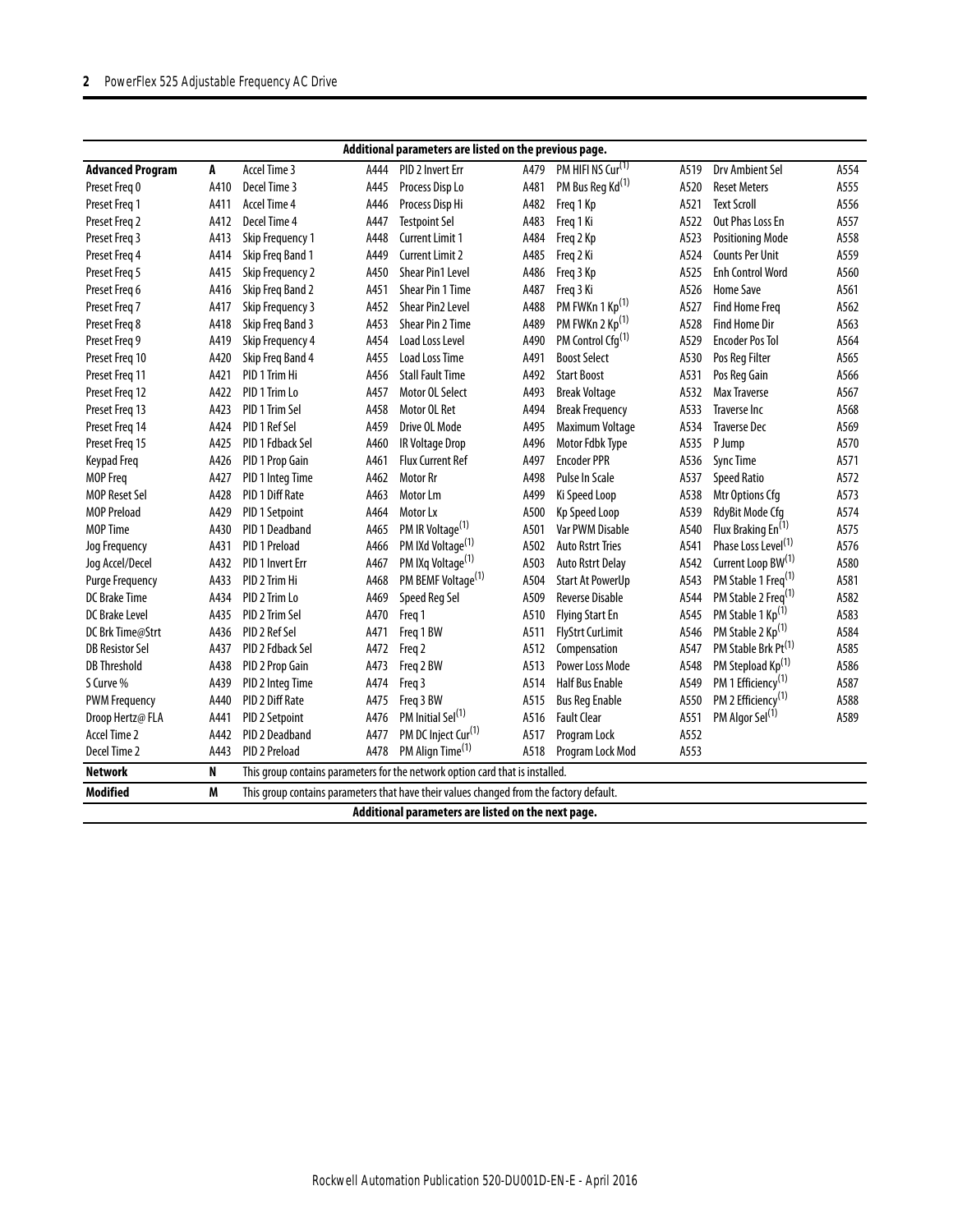| <b>Fault and Diagnostic</b> | F    | Fault 7 Time-min       | F627 | <b>Fault 1 BusVolts</b> | F651 | <b>EN Rate Act</b>      | F685 | Drv 1 Logic Cmd         | F709 |
|-----------------------------|------|------------------------|------|-------------------------|------|-------------------------|------|-------------------------|------|
| Fault 4 Code                | F604 | Fault 8 Time-min       | F628 | <b>Fault 2 BusVolts</b> | F652 | DSI I/O Act             | F686 | Dry 1 Reference         | F710 |
| Fault 5 Code                | F605 | Fault 9 Time-min       | F629 | <b>Fault 3 BusVolts</b> | F653 | HW Addr 1               | F687 | Drv 1 Logic Sts         | F711 |
| <b>Fault 6 Code</b>         | F606 | Fault10 Time-min       | F630 | <b>Fault 4 BusVolts</b> | F654 | HW Addr 2               | F688 | Drv 1 Feedback          | F712 |
| Fault 7 Code                | F607 | Fault 1 Freg           | F631 | <b>Fault 5 BusVolts</b> | F655 | HW Addr 3               | F689 | Drv 2 Logic Cmd         | F713 |
| Fault 8 Code                | F608 | Fault 2 Freq           | F632 | <b>Fault 6 BusVolts</b> | F656 | HW Addr 4               | F690 | Drv 2 Reference         | F714 |
| Fault 9 Code                | F609 | Fault 3 Freg           | F633 | <b>Fault 7 BusVolts</b> | F657 | HW Addr 5               | F691 | Drv 2 Logic Sts         | F715 |
| Fault10 Code                | F610 | Fault 4 Freg           | F634 | <b>Fault 8 BusVolts</b> | F658 | HW Addr 6               | F692 | Drv 2 Feedback          | F716 |
| Fault 1 Time-hr             | F611 | Fault 5 Freg           | F635 | <b>Fault 9 BusVolts</b> | F659 | EN IP Addr Act 1        | F693 | Drv 3 Logic Cmd         | F717 |
| Fault 2 Time-hr             | F612 | Fault 6 Freg           | F636 | <b>Fault10 BusVolts</b> | F660 | EN IP Addr Act 2        | F694 | Dry 3 Reference         | F718 |
| Fault 3 Time-hr             | F613 | Fault 7 Freg           | F637 | Status @ Fault 1        | F661 | EN IP Addr Act 3        | F695 | Drv 3 Logic Sts         | F719 |
| Fault 4 Time-hr             | F614 | Fault 8 Freg           | F638 | Status @ Fault 2        | F662 | <b>EN IP Addr Act 4</b> | F696 | Drv 3 Feedback          | F720 |
| Fault 5 Time-hr             | F615 | Fault 9 Freg           | F639 | Status @ Fault 3        | F663 | <b>EN Subnet Act 1</b>  | F697 | Drv 4 Logic Cmd         | F721 |
| Fault 6 Time-hr             | F616 | Fault10 Freg           | F640 | Status @ Fault 4        | F664 | <b>EN Subnet Act 2</b>  | F698 | Dry 4 Reference         | F722 |
| Fault 7 Time-hr             | F617 | <b>Fault 1 Current</b> | F641 | Status @ Fault 5        | F665 | <b>EN Subnet Act 3</b>  | F699 | Drv 4 Logic Sts         | F723 |
| Fault 8 Time-hr             | F618 | <b>Fault 2 Current</b> | F642 | Status @ Fault 6        | F666 | <b>EN Subnet Act 4</b>  | F700 | Drv 4 Feedback          | F724 |
| Fault 9 Time-hr             | F619 | <b>Fault 3 Current</b> | F643 | Status @ Fault 7        | F667 | <b>EN Gateway Act 1</b> | F701 | <b>EN Rx Overruns</b>   | F725 |
| Fault10 Time-hr             | F620 | <b>Fault 4 Current</b> | F644 | Status @ Fault 8        | F668 | <b>EN Gateway Act 2</b> | F702 | <b>EN Rx Packets</b>    | F726 |
| Fault 1 Time-min            | F621 | <b>Fault 5 Current</b> | F645 | Status @ Fault 9        | F669 | EN Gateway Act 3        | F703 | <b>EN Rx Errors</b>     | F727 |
| Fault 2 Time-min            | F622 | <b>Fault 6 Current</b> | F646 | Status @ Fault10        | F670 | EN Gateway Act 4        | F704 | <b>EN Tx Packets</b>    | F728 |
| Fault 3 Time-min            | F623 | <b>Fault 7 Current</b> | F647 | Comm Sts - DSI          | F681 | Drv 0 Logic Cmd         | F705 | <b>EN Tx Errors</b>     | F729 |
| <b>Fault 4 Time-min</b>     | F624 | <b>Fault 8 Current</b> | F648 | Comm Sts - Opt          | F682 | Drv 0 Reference         | F706 | <b>EN Missed IO Pkt</b> | F730 |
| Fault 5 Time-min            | F625 | <b>Fault 9 Current</b> | F649 | Com Sts-Emb Enet        | F683 | Drv 0 Logic Sts         | F707 | <b>DSI Errors</b>       | F731 |
| <b>Fault 6 Time-min</b>     | F626 | Fault 10 Current       | F650 | <b>EN Addr Src</b>      | F684 | Drv 0 Feedback          | F708 |                         |      |

(1) Parameter is available in FRN 5.xxx and later.

# **AppView Parameter Groups**

| Conveyor                | G1               | Motor NP FLA          | P034 | <b>Stop Mode</b>      | P045 | Anlg In 0-10V Hi | t092 | Jog Accel/Decel         | A432 |
|-------------------------|------------------|-----------------------|------|-----------------------|------|------------------|------|-------------------------|------|
| Language                | P030             | <b>Motor NP Poles</b> | P035 | <b>Start Source 1</b> | P046 | Anlg In4-20mA Lo | t095 | S Curve %               | A439 |
| Output Freq             | b001             | Autotune              | P040 | Speed Reference1      | P047 | Anlg In4-20mA Hi | t096 | <b>Reverse Disable</b>  | A544 |
| Commanded Freq          | b002             | Accel Time 1          | P041 | Digln TermBlk 02      | t062 | Anlg In mA Loss  | t097 |                         |      |
| <b>Motor NP Volts</b>   | P031             | Decel Time 1          | P042 | Digln TermBlk 03      | t063 | Slip Hz Meter    | d375 |                         |      |
| <b>Motor NP Hertz</b>   | P032             | Minimum Freg          | P043 | Relay Out1 Sel        | t076 | Preset Freg 0    | A410 |                         |      |
| <b>Motor OL Current</b> | P033             | Maximum Freg          | P044 | Anlg In 0-10V Lo      | t091 | Jog Frequency    | A431 |                         |      |
| Mixer                   | G <sub>2</sub>   | <b>Motor NP Hertz</b> | P032 | Decel Time 1          | P042 | Relay Out1 Sel   | t076 | Preset Freg 0           | A410 |
| Language                | P030             | Motor OL Current      | P033 | Minimum Freq          | P043 | Anla In 0-10V Lo | t091 | <b>Stall Fault Time</b> | A492 |
| <b>Output Freq</b>      | b <sub>001</sub> | <b>Motor NP FLA</b>   | P034 | Maximum Freg          | P044 | Anla In 0-10V Hi | t092 |                         |      |
| Commanded Freq          | b002             | <b>Motor NP Poles</b> | P035 | <b>Stop Mode</b>      | P045 | Anlg In4-20mA Lo | t095 |                         |      |
| <b>Output Current</b>   | b003             | Autotune              | P040 | <b>Start Source 1</b> | P046 | Anlg In4-20mA Hi | t096 |                         |      |
| <b>Motor NP Volts</b>   | P031             | Accel Time 1          | P041 | Speed Reference1      | P047 | Anlg In mA Loss  | t097 |                         |      |
| Compressor              | G3               | Motor OL Current      | P033 | Minimum Freg          | P043 | Anlg In 0-10V Lo | t091 | <b>Auto Rstrt Tries</b> | A541 |
| Language                | P030             | <b>Motor NP FLA</b>   | P034 | Maximum Freq          | P044 | Anlg In 0-10V Hi | t092 | <b>Auto Rstrt Delay</b> | A542 |
| <b>Output Freq</b>      | b <sub>001</sub> | <b>Motor NP Poles</b> | P035 | <b>Stop Mode</b>      | P045 | Anlg In4-20mA Lo | t095 | <b>Start At PowerUp</b> | A543 |
| <b>Commanded Freq</b>   | b002             | Autotune              | P040 | <b>Start Source 1</b> | P046 | Anlg In4-20mA Hi | t096 | <b>Reverse Disable</b>  | A544 |
| <b>Motor NP Volts</b>   | P031             | <b>Accel Time 1</b>   | P041 | Speed Reference1      | P047 | Anlg In mA Loss  | t097 | Power Loss Mode         | A548 |
| <b>Motor NP Hertz</b>   | P032             | Decel Time 1          | P042 | Relay Out1 Sel        | t076 | Preset Freg 0    | A410 | <b>Half Bus Enable</b>  | A549 |
| <b>Centrifugal Pump</b> | G4               | <b>Motor NP Poles</b> | P035 | Speed Reference1      | P047 | PID 1 Trim Hi    | A456 | PID 1 Deadband          | A465 |
| Language                | P030             | Autotune              | P040 | Relay Out1 Sel        | t076 | PID 1 Trim Lo    | A457 | PID 1 Preload           | A466 |
| Output Freq             | b <sub>001</sub> | Accel Time 1          | P041 | Anlg In 0-10V Lo      | t091 | PID 1 Ref Sel    | A459 | <b>Auto Rstrt Tries</b> | A541 |
| Commanded Freq          | b002             | Decel Time 1          | P042 | Anlg In 0-10V Hi      | t092 | PID 1 Fdback Sel | A460 | <b>Auto Rstrt Delay</b> | A542 |
| <b>Motor NP Volts</b>   | P031             | Minimum Freg          | P043 | Anlg In4-20mA Lo      | t095 | PID 1 Prop Gain  | A461 | <b>Start At PowerUp</b> | A543 |
| <b>Motor NP Hertz</b>   | P032             | Maximum Freg          | P044 | Anlg In4-20mA Hi      | t096 | PID 1 Integ Time | A462 | <b>Reverse Disable</b>  | A544 |
| <b>Motor OL Current</b> | P033             | <b>Stop Mode</b>      | P045 | Anlg In mA Loss       | t097 | PID 1 Diff Rate  | A463 |                         |      |
| Motor NP FLA            | P034             | <b>Start Source 1</b> | P046 | Preset Freg 0         | A410 | PID 1 Setpoint   | A464 |                         |      |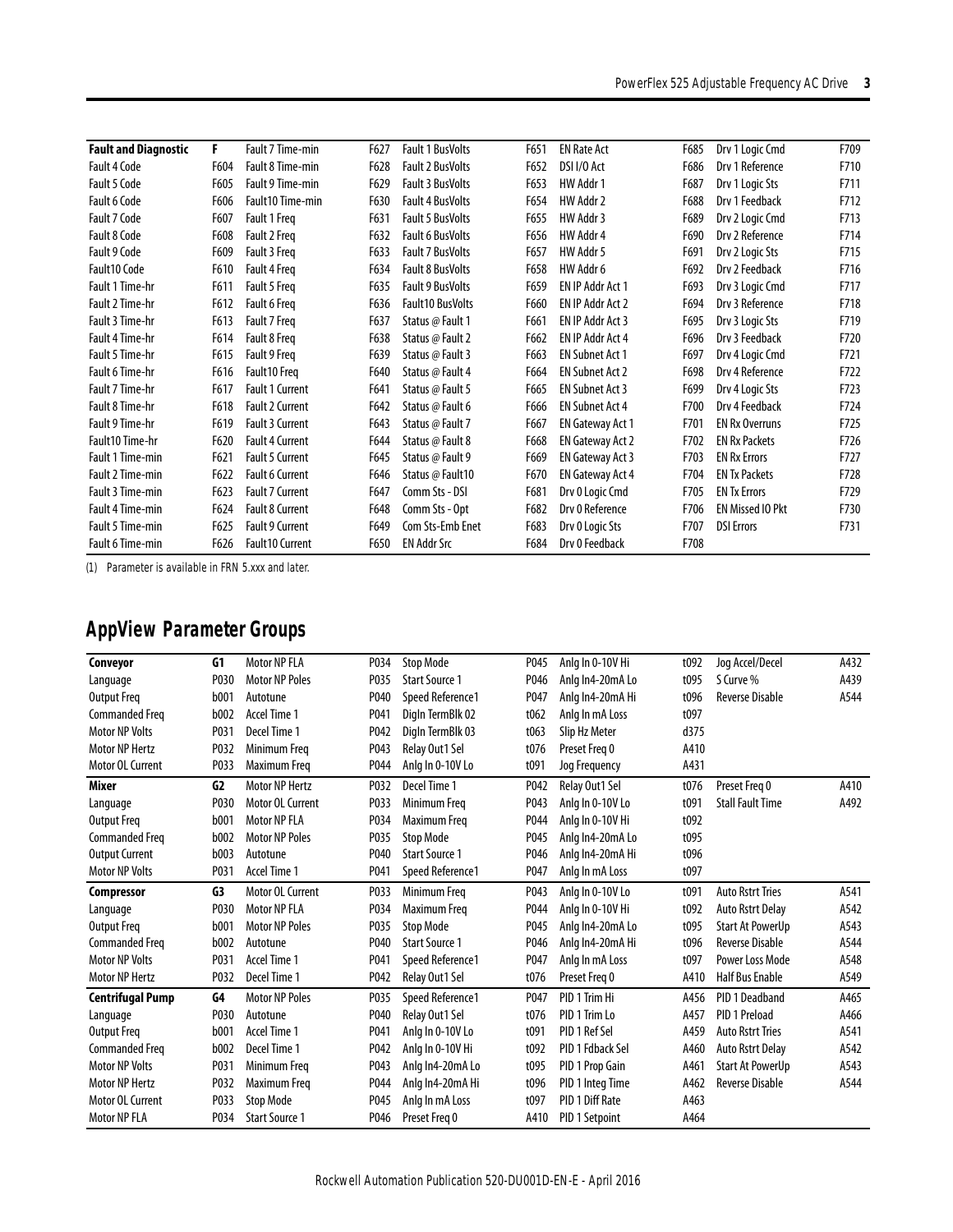### **4** PowerFlex 525 Adjustable Frequency AC Drive

| Additional groups are listed on the previous page. |      |                       |      |                       |      |                         |      |                         |      |  |  |
|----------------------------------------------------|------|-----------------------|------|-----------------------|------|-------------------------|------|-------------------------|------|--|--|
| <b>Blower/Fan</b>                                  | G5   | <b>Motor NP Poles</b> | P035 | Speed Reference1      | P047 | PID 1 Trim Hi           | A456 | PID 1 Deadband          | A465 |  |  |
| Language                                           | P030 | Autotune              | P040 | Relay Out1 Sel        | t076 | PID 1 Trim Lo           | A457 | PID 1 Preload           | A466 |  |  |
| <b>Output Freq</b>                                 | b001 | Accel Time 1          | P041 | Anla In 0-10V Lo      | t091 | PID 1 Ref Sel           | A459 | <b>Auto Rstrt Tries</b> | A541 |  |  |
| <b>Commanded Freq</b>                              | b002 | Decel Time 1          | P042 | Anlg In 0-10V Hi      | t092 | PID 1 Fdback Sel        | A460 | <b>Auto Rstrt Delay</b> | A542 |  |  |
| <b>Motor NP Volts</b>                              | P031 | Minimum Freg          | P043 | Anlq In4-20mA Lo      | t095 | PID 1 Prop Gain         | A461 | <b>Start At PowerUp</b> | A543 |  |  |
| <b>Motor NP Hertz</b>                              | P032 | Maximum Freg          | P044 | Anlg In4-20mA Hi      | t096 | PID 1 Integ Time        | A462 | <b>Reverse Disable</b>  | A544 |  |  |
| Motor OL Current                                   | P033 | <b>Stop Mode</b>      | P045 | Anlg In mA Loss       | t097 | PID 1 Diff Rate         | A463 | <b>Flying Start En</b>  | A545 |  |  |
| <b>Motor NP FLA</b>                                | P034 | <b>Start Source 1</b> | P046 | Preset Freg 0         | A410 | PID 1 Setpoint          | A464 |                         |      |  |  |
| <b>Extruder</b>                                    | G6   | Motor OL Current      | P033 | Maximum Freg          | P044 | Anlg In4-20mA Lo        | t095 | Pulse In Scale          | A537 |  |  |
| Language                                           | P030 | Motor NP FLA          | P034 | <b>Stop Mode</b>      | P045 | Anlg In4-20mA Hi        | t096 | Power Loss Mode         | A548 |  |  |
| <b>Output Freq</b>                                 | b001 | <b>Motor NP Poles</b> | P035 | <b>Start Source 1</b> | P046 | Anlg In mA Loss         | t097 | <b>Half Bus Enable</b>  | A549 |  |  |
| <b>Commanded Freq</b>                              | b002 | Autotune              | P040 | Speed Reference1      | P047 | Slip Hz Meter           | d375 |                         |      |  |  |
| <b>Output Current</b>                              | b003 | Accel Time 1          | P041 | Relay Out1 Sel        | t076 | <b>Speed Feedback</b>   | d376 |                         |      |  |  |
| <b>Motor NP Volts</b>                              | P031 | Decel Time 1          | P042 | Anlg In 0-10V Lo      | t091 | Preset Frea 0           | A410 |                         |      |  |  |
| <b>Motor NP Hertz</b>                              | P032 | Minimum Freq          | P043 | Anlg In 0-10V Hi      | t092 | <b>Stall Fault Time</b> | A492 |                         |      |  |  |
| <b>Textile/Fiber</b>                               | G8   | Autotune              | P040 | Digln TermBlk 03      | t063 | Preset Freg 0           | A410 | <b>Traverse Inc.</b>    | A568 |  |  |
| Language                                           | P030 | Accel Time 1          | P041 | Relay Out1 Sel        | t076 | Jog Frequency           | A431 | <b>Traverse Dec</b>     | A569 |  |  |
| Output Freq                                        | b001 | Decel Time 1          | P042 | Anla In 0-10V Lo      | t091 | Joa Accel/Decel         | A432 | P Jump                  | A570 |  |  |
| <b>Commanded Freg</b>                              | b002 | Minimum Frea          | P043 | Anla In 0-10V Hi      | t092 | S Curve %               | A439 | <b>Sync Time</b>        | A571 |  |  |
| <b>Motor NP Volts</b>                              | P031 | Maximum Freg          | P044 | Anlg In4-20mA Lo      | t095 | <b>Reverse Disable</b>  | A544 | <b>Speed Ratio</b>      | A572 |  |  |
| <b>Motor NP Hertz</b>                              | P032 | <b>Stop Mode</b>      | P045 | Anlg In4-20mA Hi      | t096 | Power Loss Mode         | A548 |                         |      |  |  |
| <b>Motor OL Current</b>                            | P033 | <b>Start Source 1</b> | P046 | Anlg In mA Loss       | t097 | <b>Half Bus Enable</b>  | A549 |                         |      |  |  |
| Motor NP FLA                                       | P034 | Speed Reference1      | P047 | Slip Hz Meter         | d375 | <b>Bus Reg Enable</b>   | A550 |                         |      |  |  |
| <b>Motor NP Poles</b>                              | P035 | DigIn TermBlk 02      | t062 | <b>Fiber Status</b>   | d390 | <b>Max Traverse</b>     | A567 |                         |      |  |  |

## **CustomView Parameter Group**

**Custom GC** This group can store up to 100 of your frequently used parameters for your application.

# **Fault Descriptions**

| No.  | Fault                  | Type <sup>(1)</sup> | <b>Description</b>                                   | <b>Action</b>                                                                                                                                                                                                      |
|------|------------------------|---------------------|------------------------------------------------------|--------------------------------------------------------------------------------------------------------------------------------------------------------------------------------------------------------------------|
| F000 | No Fault               | $\qquad \qquad$     | No fault present.                                    |                                                                                                                                                                                                                    |
| F002 | <b>Auxiliary Input</b> |                     | External trip (Auxiliary) input.                     | Check remote wiring.<br>Verify communications programming for intentional fault.                                                                                                                                   |
| F003 | Power Loss             | 2                   | Single phase operation detected with excessive load. | Monitor the incoming AC line for low voltage or line power<br>interruption.<br>Check input fuses.<br>Reduce load.                                                                                                  |
| F004 | <b>UnderVoltage</b>    |                     | DC bus voltage fell below the minimum value.         | Monitor the incoming AC line for low voltage or line power<br>interruption.                                                                                                                                        |
| F005 | <b>OverVoltage</b>     |                     | DC bus voltage exceeded maximum value.               | Monitor the AC line for high line voltage or transient conditions. Bus<br>overvoltage can also be caused by motor regeneration. Extend the<br>decel time or install dynamic brake option.                          |
| F006 | <b>Motor Stalled</b>   |                     | Drive is unable to accelerate or decelerate motor.   | Increase P041, A442, A444, A446 [Accel Time x] or reduce load so<br>drive output current does not exceed the current set by<br>parameter A484, A485 [Current Limit x] for too long.<br>Check for overhauling load. |
| F007 | <b>Motor Overload</b>  |                     | Internal electronic overload trip.                   | An excessive motor load exists. Reduce load so drive output<br>current does not exceed the current set by parameter<br>P033 [Motor OL Current].<br>Verify A530 [Boost Select] setting.                             |
|      |                        |                     | Additional faults are listed on the next page.       |                                                                                                                                                                                                                    |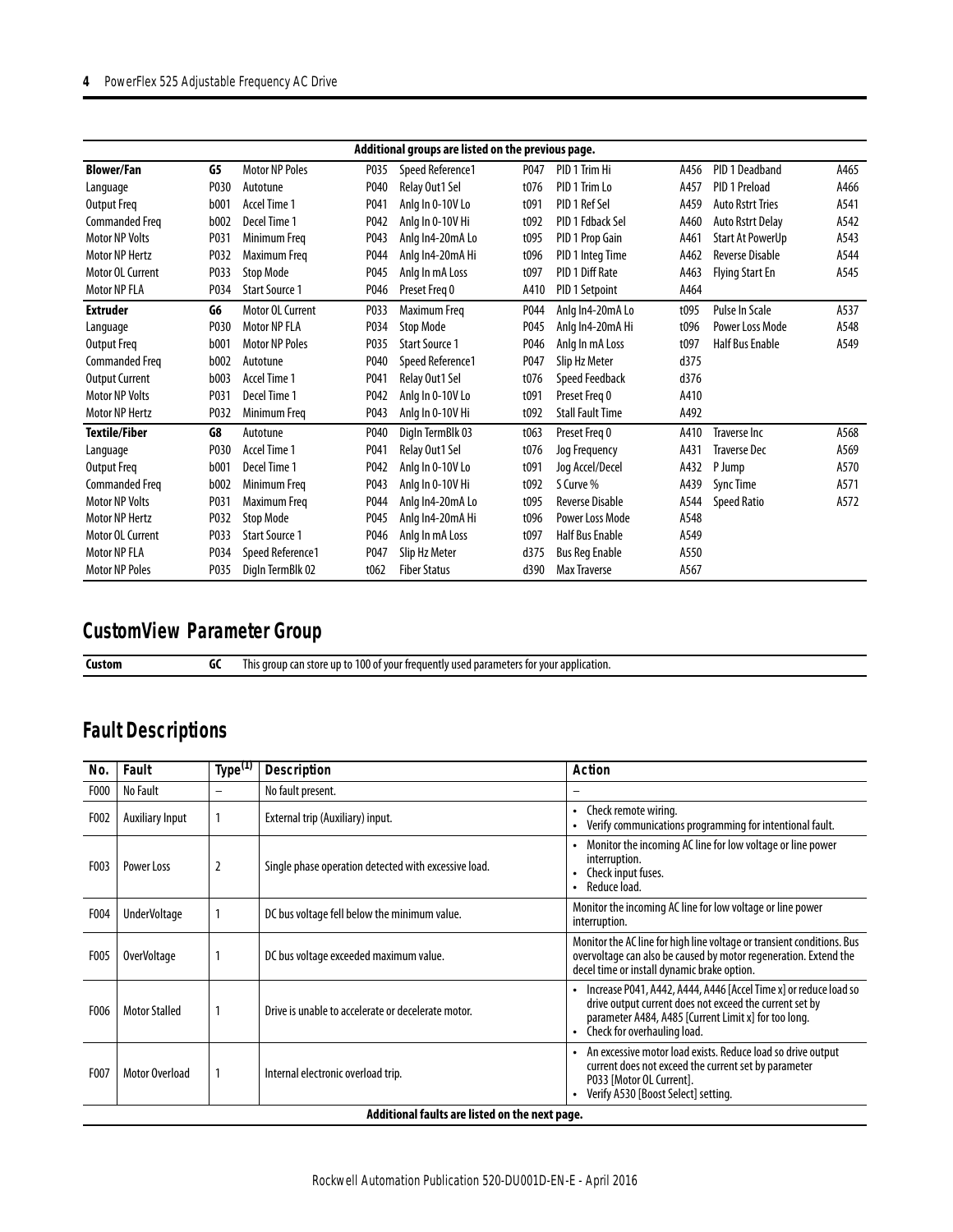| F008 | <b>Heatsink OvrTmp</b>  | $\mathbf{1}$     | Heatsink/Power Module temperature exceeds a predefined value.                                                                                                        | Check for blocked or dirty heat sink fins. Verify that ambient<br>temperature has not exceeded the rated ambient temperature.<br>Check fan.<br>$\bullet$ |
|------|-------------------------|------------------|----------------------------------------------------------------------------------------------------------------------------------------------------------------------|----------------------------------------------------------------------------------------------------------------------------------------------------------|
| F009 | CC OvrTmp               | 1                | Control module temperature exceeds a predefined value.                                                                                                               | Check product ambient temperature.<br>Check for airflow obstruction.<br>Check for dirt or debris.<br>Check fan.                                          |
| F012 | <b>HW OverCurrent</b>   | 2                | The drive output current has exceeded the hardware current limit.                                                                                                    | Check programming. Check for excess load, improper A530 [Boost<br>Select] setting, DC brake volts set too high or other causes of excess<br>current.     |
| F013 | <b>Ground Fault</b>     | 1 <sup>(2)</sup> | A current path to earth ground has been detected at one or more of<br>the drive output terminals.                                                                    | Check the motor and external wiring to the drive output terminals<br>for a grounded condition.                                                           |
| F015 | Load Loss               | 2                | The output torque current is below the value programmed in A490<br>[Load Loss Level] for a time period greater than the time<br>programmed in A491 [Load Loss Time]. | • Verify connections between motor and load.<br>• Verify level and time requirements                                                                     |
| F021 | <b>Output Ph Loss</b>   | 1                | Output Phase Loss (if enabled).<br>Configure with A557 [Output Phas Loss En].                                                                                        | Verify motor wiring.<br>$\bullet$<br>• Verify motor.                                                                                                     |
| F029 | Analog In Loss          | 1                | An analog input is configured to fault on signal loss. A signal loss has<br>occurred.<br>Configure with t094 [Anlg In V Loss] or t097 [Anlg In mA Loss].             | Check for broken/loose connections at inputs.<br>• Check parameters.                                                                                     |
| F033 | <b>Auto Rstrt Tries</b> | 2                | Drive unsuccessfully attempted to reset a fault and resume running<br>for the programmed number of A541 [Auto Rstrt Tries].                                          | Correct the cause of the fault and manually clear.                                                                                                       |
| F038 | <b>Phase U to Gnd</b>   |                  |                                                                                                                                                                      | Check the wiring between the drive and motor.                                                                                                            |
| F039 | <b>Phase V to Gnd</b>   | 2                | A phase to ground fault has been detected between the drive and<br>motor in this phase.                                                                              | Check motor for grounded phase.<br>$\bullet$<br>Replace drive if fault cannot be cleared.                                                                |
| F040 | Phase W to Gnd          |                  |                                                                                                                                                                      |                                                                                                                                                          |
| F041 | <b>Phase UV Short</b>   |                  |                                                                                                                                                                      | Check the motor and drive output terminal wiring for a shorted                                                                                           |
| F042 | <b>Phase UW Short</b>   | 2                | Excessive current has been detected between these two output<br>terminals.                                                                                           | condition.                                                                                                                                               |
| F043 | <b>Phase VW Short</b>   |                  |                                                                                                                                                                      | Replace drive if fault cannot be cleared.                                                                                                                |
| F048 | <b>Params Defaulted</b> | $\mathbf{1}$     | The drive was commanded to write default values to EEPROM.                                                                                                           | Clear the fault or cycle power to the drive.<br>$\bullet$<br>Program the drive parameters as needed.                                                     |
| F059 | Safety Open             | 1                | Both of the safety inputs (Safety 1, Safety 2) are not enabled.<br>Configure with t105 [Safety Open En].                                                             | Check safety input signals. If not using safety, verify and tighten<br>jumper for I/O terminals S1, S2 and S+.                                           |
| F063 | <b>SW OverCurrent</b>   | 1                | Programmed A486, A488 [Shear Pinx Level] has been exceeded for a<br>time period greater than the time programmed in A487, A489 [Shear<br>Pin x Time].                | Verify connections between motor and load.<br>• Verify level and time requirements.                                                                      |
| F064 | Drive Overload          | $\overline{2}$   | Drive overload rating has been exceeded.                                                                                                                             | Reduce load or extend Accel Time.                                                                                                                        |
| F070 | <b>Power Unit</b>       | 2                | Failure has been detected in the drive power section.                                                                                                                | Check maximum ambient temperature has not been exceeded.<br>Cycle power.<br>Replace drive if fault cannot be cleared.                                    |
| F071 | <b>DSI Net Loss</b>     | 2                | Control over the Modbus or DSI communications link has been<br>interrupted.                                                                                          | Cycle power.<br>Check communications cabling.<br>Check Modbus or DSI setting.<br>Check Modbus or DSI status.<br>$\bullet$                                |
| F072 | Opt Net Loss            | 2                | Control over the network option card's remote network has been<br>interrupted.                                                                                       | Cycle power.<br>$\bullet$<br>• Check communications cabling.<br>Check network adapter setting.<br>Check external network status.<br>$\bullet$            |
| F073 | <b>EN Net Loss</b>      | 2                | Control through the embedded EtherNet/IP adapter has been<br>interrupted.                                                                                            | Cycle power.<br>$\bullet$<br>Check communications cabling.<br>Check EtherNet/IP setting.<br>$\bullet$<br>Check external network status.<br>$\bullet$     |
| F080 | <b>Autotune Failure</b> | 2                | The autotune function was either cancelled by the user or failed.                                                                                                    | Restart procedure.                                                                                                                                       |
|      |                         |                  | Additional faults are listed on the next page.                                                                                                                       |                                                                                                                                                          |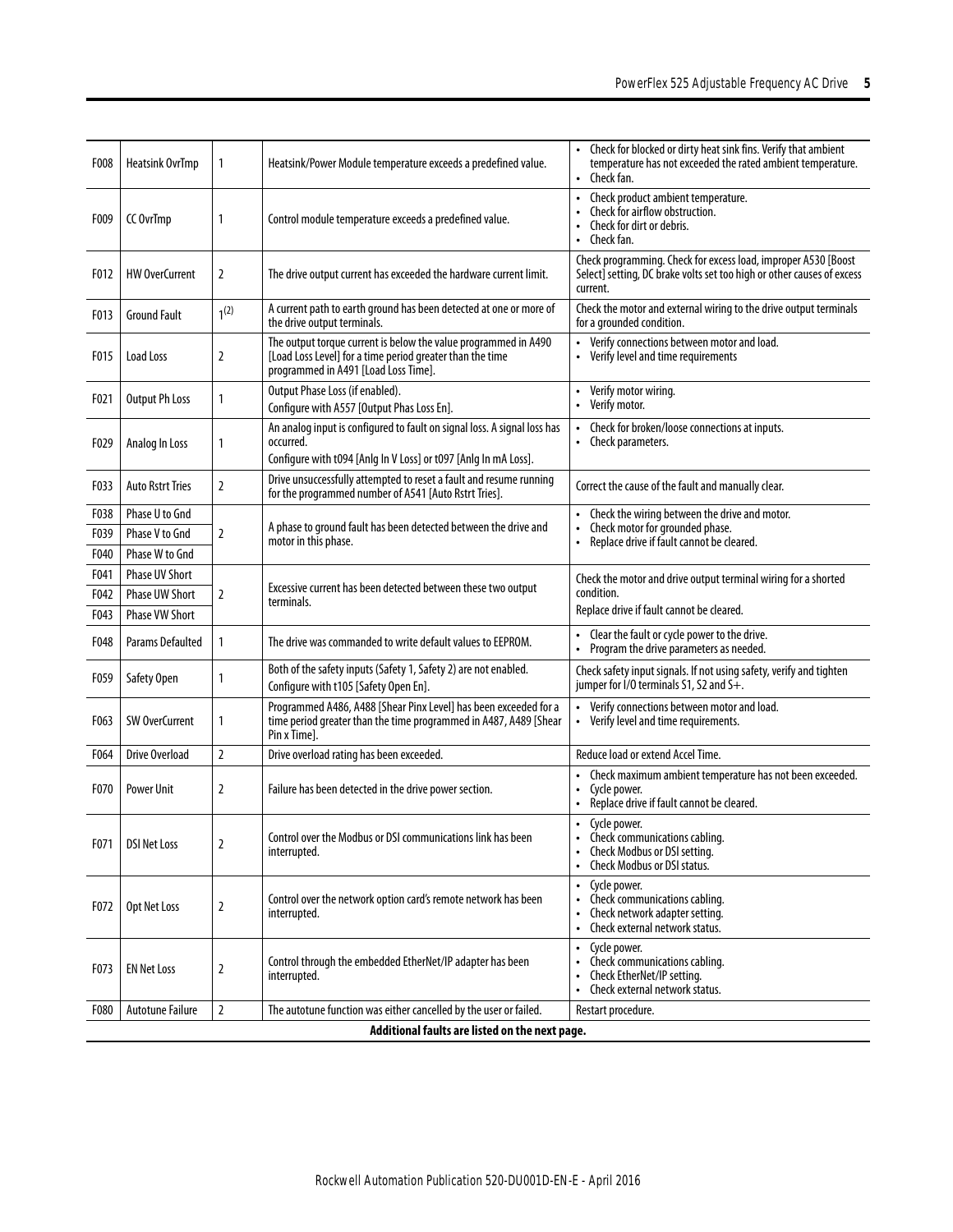| F081             | <b>DSI Comm Loss</b>    | $\overline{2}$ | Communications between the drive and the Modbus or DSI master<br>device have been interrupted.                                                | Cycle power.<br>$\bullet$<br>Check communications cabling.<br>Check Modbus or DSI setting.<br><b>Check Modbus or DSI status.</b><br>Modify using C125 [Comm Loss Action].<br>$\bullet$<br>Connecting I/O terminals C1 and C2 to ground may improve<br>$\bullet$<br>noise immunity.<br>Replace wiring, Modbus master device, or control module.<br>$\bullet$ |
|------------------|-------------------------|----------------|-----------------------------------------------------------------------------------------------------------------------------------------------|-------------------------------------------------------------------------------------------------------------------------------------------------------------------------------------------------------------------------------------------------------------------------------------------------------------------------------------------------------------|
| F082             | Opt Comm Loss           | 2              | Communications between the drive and the network option card<br>have been interrupted.                                                        | Cycle power.<br>Reinstall option card in drive.<br>$\bullet$<br>Modify using C125 [Comm Loss Action].<br>Replace wiring, port expander, option card, or control module.<br>$\bullet$                                                                                                                                                                        |
| F083             | <b>EN Comm Loss</b>     | $\overline{2}$ | Internal communications between the drive and the embedded<br>EtherNet/IP adapter have been interrupted.                                      | Cycle power.<br>$\bullet$<br>Check EtherNet/IP setting.<br>Check drive's Ethernet settings and diagnostic parameters.<br>Modify using C125 [Comm Loss Action].<br>Replace wiring, Ethernet switch, or control module.                                                                                                                                       |
| F091             | <b>Encoder Loss</b>     | $\overline{2}$ | Requires differential encoder.<br>One of the 2 encoder channel signals is missing.                                                            | Check Wiring.<br>$\bullet$<br>• If P047, P049, P051 [Speed Referencex] = 16 "Positioning" and<br>A535 [Motor Fdbk Type] = 5 "Quad Check", swap the Encoder<br>channel inputs or swap any two motor leads.<br>Replace encoder.<br>$\bullet$                                                                                                                  |
| F094             | <b>Function Loss</b>    | 2              | "Freeze-Fire" (Function Loss) input is inactive, input to the<br>programmed terminal is open.                                                 | Close input to the terminal and cycle power.                                                                                                                                                                                                                                                                                                                |
| F100             | Parameter<br>Chksum     | $\overline{2}$ | Drive parameter non-volatile storage is corrupted.                                                                                            | Set P053 [Reset To Defalts] to 2 "Factory Rset".                                                                                                                                                                                                                                                                                                            |
| F101             | <b>External Storage</b> | $\overline{2}$ | External non-volatile storage has failed.                                                                                                     | Set P053 [Reset To Defalts] to 2 "Factory Rset".                                                                                                                                                                                                                                                                                                            |
| F105             | C Connect Err           | $\overline{2}$ | Control module was disconnected while drive was powered.                                                                                      | Clear fault and verify all parameter settings. Do not remove or<br>install the control module while power is applied.                                                                                                                                                                                                                                       |
| F106             | Incompat C-P            | $\overline{2}$ | The PowerFlex 525 control module does not support power modules<br>with 0.25 HP power rating.                                                 | Change to a different power module.<br>• Change to a PowerFlex 523 control module.                                                                                                                                                                                                                                                                          |
| F <sub>107</sub> | Replaced C-P            | $\overline{2}$ | The control module could not recognize the power module. Hardware<br>failure.                                                                 | Change to a different power module.<br>• Replace control module if changing power module does not<br>work.                                                                                                                                                                                                                                                  |
| F109             | Mismatch C-P            | 2              | The control module was mounted to a different drive type power<br>module.                                                                     | Set P053 [Reset To Defalts] to 3 "Power Reset".                                                                                                                                                                                                                                                                                                             |
| F110             | Keypad<br>Membrane      | $\overline{2}$ | Keypad membrane failure / disconnected.                                                                                                       | • Cycle power.<br>• Replace control module if fault cannot be cleared.                                                                                                                                                                                                                                                                                      |
| F111             | Safety Hardware         | $\overline{2}$ | Safety input enable hardware malfunction. One of the safety inputs is<br>not enabled.                                                         | • Check safety input signals. If not using safety, verify and tighten<br>jumper for I/O terminals S1, S2 and S+.<br>• Replace control module if fault cannot be cleared.                                                                                                                                                                                    |
| F114             | uC Failure              | 2              | Microprocessor failure.                                                                                                                       | Cycle power.<br>$\bullet$<br>Replace control module if fault cannot be cleared.                                                                                                                                                                                                                                                                             |
| F122             | I/O Board Fail          | $\overline{2}$ | Failure has been detected in the drive control and I/O section.                                                                               | Cycle power.<br>Replace drive or control module if fault cannot be cleared.                                                                                                                                                                                                                                                                                 |
| F125             | Flash Update Req        | $\mathbf{2}$   | The firmware in the drive is corrupt, mismatched, or incompatible<br>with the hardware.                                                       | Perform a firmware flash update operation to attempt to load a<br>valid set of firmware.                                                                                                                                                                                                                                                                    |
| F126             | NonRecoverablErr        | $\overline{2}$ | A non-recoverable firmware or hardware error was detected. The<br>drive was automatically stopped and reset.                                  | • Clear fault or cycle power to the drive.<br>Replace drive or control module if fault cannot be cleared.<br>$\bullet$                                                                                                                                                                                                                                      |
| F127             | DSIFlashUpdatReq        | 2              | A critical problem with the firmware was detected and the drive is<br>running using backup firmware that only supports DSI<br>communications. | Perform a firmware flash update operation using DSI<br>communications to attempt to load a valid set of firmware.                                                                                                                                                                                                                                           |

(1) Type 1 = Auto-Reset/Run faults. Type 2 = Non-Resettable faults.

(2) This fault may be cleared by the auto-restart routine and will be attempted only once. It ignores the value set in parameter A541 [Auto Rstrt Tries].